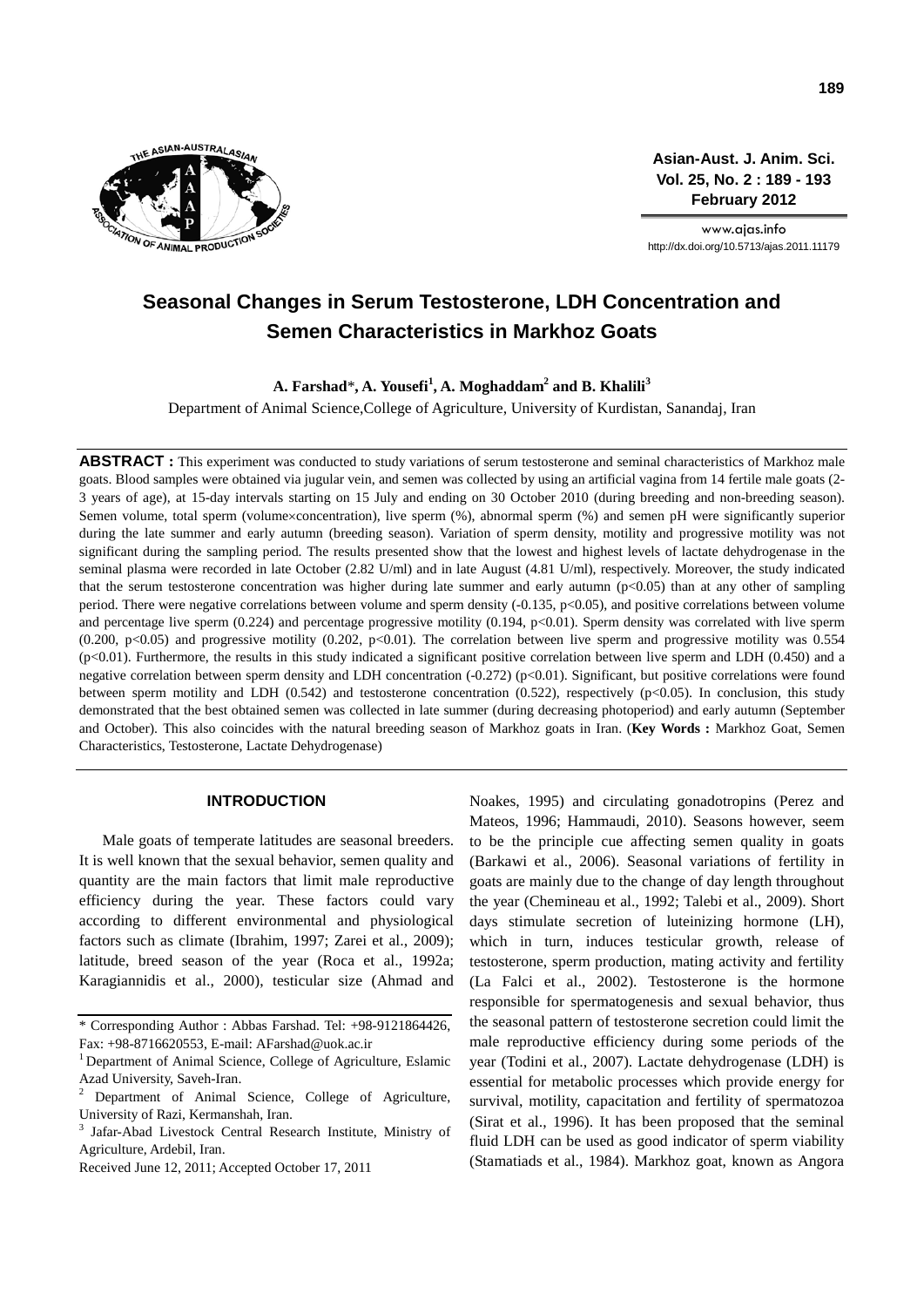goat in other places, is one of the most important goat breeds in Iran. This breed presents a seasonality in reproductive activity and the breeding season commences in the September-October with the maximum reproductive activity in November (Farshad et al., 2008; Talebi et al., 2009. However it is currently considered a breed at risk of extinction. In this context, knowledge of the factors affecting variation in semen quality is an essential parameter that can be used to improve this breed of Iran.

## **MATERIAL AND METHODS**

#### **Geography and climate**

This study was performed at the testing station, located in Sanandaj, Iran (35°20′ N latitude, 47° E longitude and 1,373 m above sea) during the breeding (September to October) and non-breeding (July to August) season. Climatologically information for this location during the experimental year is summarized in Table 1.

#### **Animals**

Fourteen fertile Markhoz male goats were chosen randomly from among the animals available at the testing station. They were 2 to 3 years old and weighed from 35 to 45 kg at the start of the experiment. The animals were kept under natural photoperiod, and nutritional levels were adjusted to meet maintenance requirements (NRC, 1981). Each buck was fed daily with 2 kg alfalfa hay and 0.5 kg commercial concentrate. As calculated, the daily feed supplied 1.9 Mcal metabolizable energy and 300 g crude protein (DM basis). All bucks had free access to water and mineral blocks.

## **Semen collection and quality evaluation**

Semen was collected at 15-day intervals by an artificial vagina (42 to 43°C) using a female goat as a mount. Within 15 min after collection, the semen was taken to the laboratory and kept in a water bath at 37°C. Fresh ejaculates were evaluated for volume, motility (diluted with normal saline), progressive motility, live spermatozoa (eosin nigrosin stain), sperm concentration or density (sperm cells were counted in four squares of a hemocytometer after 1:200 dilution of semen with 0.5% eosin solutions) and semen pH and then the number of spermatozoa per ejaculate was calculated (volume×density). To evaluate progressive motility, a sample of the diluted spermatozoa was placed under a cover slip in the center of pre-warmed (37°C) slide, transferred to a heated microscope stage set at 37°C and subjectively assessed by phase contrast microscopy  $(x100)$  magnification). The percentage of live sperm was determined using a modification of eosinnigrosin stain procedure described by Chauhan and Anand (1990). A mixture of 10 µl of diluted spermatozoa and 10 µl Eosin- nigrosin stain were smeared on slide and allowed to air dry in a dust-free environment. Two hundred spermatozoa from different microscopic fields were examined under a bright-field microscope using a 400× objective, and the number of non-stained (viable) spermatozoa was counted. The ejaculated semen volume was recorded immediately after collection from a graduated collection vial. The seminal pH was also directly measured using a digital pH meter (microprocessor 211- Hanna, Italy). After examination of the spermatozoa the remaining part of the ejaculates were centrifuged for 30 min at 10,000 rpm and the seminal fluid aspirated. Lactate dehydrogenase (LDH) activity in seminal fluid was measured (Moss and Handerson, 1994) immediately after centrifugation, using a commercially available kit (Pars-Azmoon co, Tehran; LDH analyzer, Kone co., Finland). Blood samples were collected at 8-9 am, using syringes without anticoagulant. Blood samples were centrifuged within 1 h of collection at 3,500 rpm for 15 min and serum stored at -20°C for later testosterone assay using a commercial RIA kit (Demeditec Diagnostic, GmbH, Germany). The intra- and inter assay coefficients of variation were 5.1 and 7.9 respectively.

## **Statistical analyses**

All percentage data were transformed to arcsine, and subjected to repeated measures ANOVA, using Proc mixed of SAS (SAS, 1999). The AR (1) covariance structure was selected, based on Schwarz Bayesian criterion (Littell et al., 1998). Least squares means and standard errors are reported in the text.

#### **RESULTS**

Table 2 presents the semen characteristics of Markhoz

**Table 1.** Climatological data for the experimental year

|           |      | Air temperature $(^{\circ}C)$ |         | Relative humidity (%) | Average |                |
|-----------|------|-------------------------------|---------|-----------------------|---------|----------------|
| Month     | Mean | Minimum                       | Maximum | Minimum               | Maximum | day length (h) |
| July      | 26.1 | 16.4                          | 30.3    |                       | 35      | 12             |
| August    | 27.8 | 17.8                          | 37.0    |                       | 47      | 11             |
| September | 18.7 | 11.2                          | 28.2    | 16                    | 61      | 10             |
| October   | 14   | 7.6                           | 23.3    | 23                    | 69      | Q              |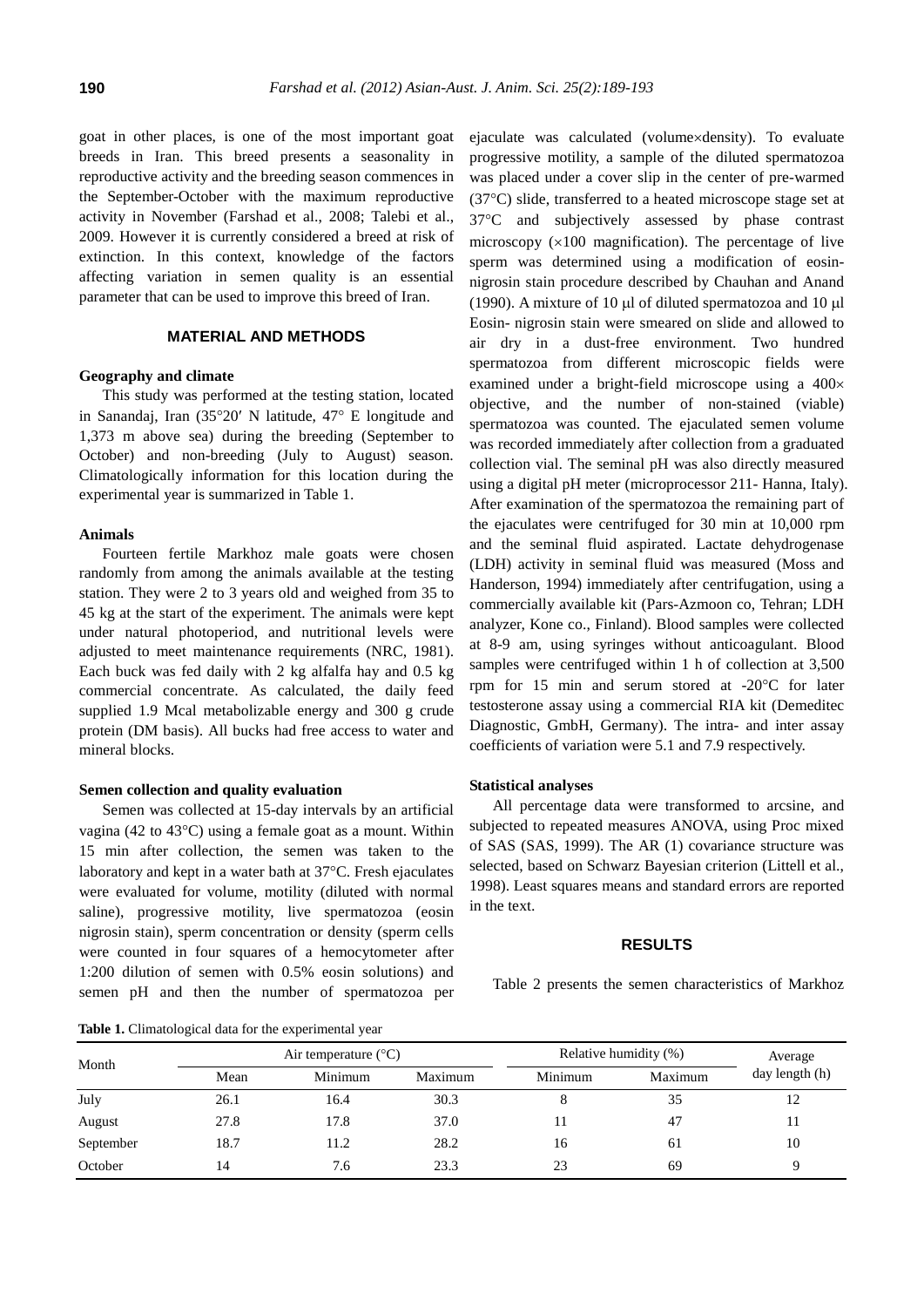**Table 2.** Least squares means (±SEM) of semen characteristics of Markhoz goats during the sampling period

|          | Semen characteristics          |                                                        |                              |                               |                              |                         |                                        |                            |                              |                              |
|----------|--------------------------------|--------------------------------------------------------|------------------------------|-------------------------------|------------------------------|-------------------------|----------------------------------------|----------------------------|------------------------------|------------------------------|
| Period   | Semen<br>volume<br>(ml)        | Spem<br>density<br>$(10^9 \text{ml}^{-1})^{\text{NS}}$ | Total sperm<br>$(10^9)$      | Live sperm<br>(% )            | Abnormal<br>sperm<br>(% )    | Motility<br>$(\%)^{NS}$ | Progressive<br>motility<br>$(\%)^{NS}$ | pH                         | Testosterone<br>(ng/ml)      | <b>LDH</b><br>(U/ml)         |
| $15$ Jul | $0.94 \pm 0.04$ <sup>cd*</sup> | $3.78 + 0.05$                                          | $3.53 + 0.22^a$              | $89.78 \pm 0.24^b$            | $9.57 \pm 0.27$ <sup>a</sup> | $85 \pm 0.74$           | 78.78±0.74                             | $6.97+0.02a$               | $3.08 + 0.25^a$              | $4.53 \pm 0.08^a$            |
| $30$ Jul | $0.97 \pm 0.03$ <sup>cd</sup>  | $3.75 \pm 0.06$                                        | $3.61 \pm 0.23$ <sup>a</sup> | $90 \pm 0.23^b$               | $9.60 \pm 0.26^a$            | $85.14 \pm 0.75$        | 78.43±0.75                             | $6.95 \pm 0.02^a$          | $2.85 \pm 0.26$ <sup>a</sup> | $4.49 \pm 0.08$ <sup>a</sup> |
| 15 Aug   | $0.98 \pm 0.03$ <sup>cd</sup>  | $3.78 \pm 0.06$                                        | $3.64 \pm 0.2^a$             | $90 \pm 0.26^b$               | $9.74 \pm 0.26^a$            | 85.14±0.72              | 78.43±0.72                             | $6.91 \pm 0.05^{\text{a}}$ | $3.02 \pm 0.51$ <sup>a</sup> | $4.32 \pm 0.07^a$            |
| $30$ Aug | $1.01 \pm 0.03$ bc             | $3.78 + 0.06$                                          | $3.77+0.22^{ab}$             | $89.93 + 0.29^b$              | $9.52 \pm 0.27$ <sup>a</sup> | $85.07+0.71$            | 79.14+0.71                             | $7 \pm 0.02^{\text{a}}$    | $2.93 \pm 0.38$ <sup>a</sup> | $4.81 \pm 0.09^a$            |
| 15 Sep   | $1.10 \pm 0.03$ <sup>ab</sup>  | $3.87+0.05$                                            | $4.22 \pm 0.20^b$            | $90.85 \pm 0.25^{\circ}$      | $8.7 + 0.18^{b}$             | $86.57+0.78$            | $80.35 + 1.17$                         | $6.74 \pm 0.08^{\text{a}}$ | $5.16 \pm 0.43^b$            | $3.47\pm0.36^b$              |
| 30 Sep   | $1.12 \pm 0.04$ <sup>a</sup>   | $3.94 \pm 0.05$                                        | $4.37+0.20b$                 | $90.78 \pm 0.22$ <sup>a</sup> | $8.72 \pm 0.19^b$            | $86.86 \pm 0.81$        | $80.35 \pm 1.22$                       | $6.85 \pm 0.05^{\text{a}}$ | $4.85 \pm 0.51^{\circ}$      | $3.30\pm0.11^{\rm b}$        |
| 15 Oct   | $1.14 \pm 0.03$ <sup>a</sup>   | $3.92 \pm 0.05$                                        | $4.44\pm0.23^b$              | $90.85 \pm 0.23$ <sup>a</sup> | $8.68 \pm 0.18^b$            | $86.71 \pm 0.79$        | $80.50 + 1.26$                         | $6.82 \pm 0.05^{\text{a}}$ | $4.57 \pm 0.4^b$             | $3.12 \pm 0.1^{bc}$          |
| 30 Oct   | $1.15 \pm 0.03$ <sup>a</sup>   | $3.92 \pm 0.05$                                        | $4.45 \pm 0.20^b$            | $91.21 \pm 0.3^a$             | $8.69 \pm 0.17^b$            | $86.64 \pm 0.79$        | $80.35 \pm 1.25$                       | $6.83 \pm 0.05^{\text{a}}$ | $4.69 \pm 0.42^b$            | $2.82 \pm 0.14$ <sup>c</sup> |

\* Means with the same superscript (s) are not significantly different. NS = Not significant (p $>0.05$ ).

bucks collected during the breeding and non-breeding season. Significant differences (p<0.05) were observed for the various measurements, except for sperm density, motility and progressive motility, during the recording period. Within each season, there was no significant differences in semen characteristics, LDH and serum testosterone concentration. As indicated in Table 2, semen volume, sperm density, motility, progressive motility, total sperm, live sperm serum testosterone showed a uniform pattern with low scores during non-breeding season and high scores in breeding season. The percentage abnormal sperm, semen pH value and seminal LDH levels increased during the non-breeding season. Mean serum testosterone concentrations and seminal LDH levels (±SEM) and photoperiod changes during the recording period are set out Table 1 and 2.

There were negative correlations between volume and sperm density  $(-0.135, p<0.05)$ , and positive correlations between volume and percentage live sperm (0.224) and percentage progressive motility  $(0.194, \text{ both } p<0.01)$ . Sperm density was correlated with live sperm (0.200,  $p<0.05$ ) and progressive motility (0.202,  $p<0.01$ ). The correlation between live sperm and progressive motility was  $0.554$  (p<0.01). There was a significant positive correlation between live sperm and LDH (0.450) and a negative correlation between sperm density and LDH concentration  $(-0.272)$  (p<0.01). Significant, but positive correlations were found between sperm motility and LDH (0.542) and testosterone concentration  $(0.522)$ , respectively  $(p<0.05)$ .

## **DISCUSSION**

Reproductive activity in the Markhoz goat is highly seasonal and closely related to changes in the photoperiod (Talebi et al., 2009). Seasonal variation in quality and quantity of goat semen has been associated with environmental factors such as sinusoidal changes of photoperiod or/and air temperature variations (Roca et al., 1992a; Hammoudi et al., 2010). Photoperiodic influences on seasonal breeders depend mostly on the latitude at which they are kept. In latitudes above 40°N, the variation in seminal characteristics is very marked (Corteel, 1977) and sperm production increases significantly when day length is decreased. Seasonal variations, although less marked, are observed between 30°N and 40° latitudes, with higher sperm production during summer and autumn (Evans and Maxwell, 1987). Markhoz goats live at latitude of 35°N, and can be included in this category of seasonal breeders. The results of this study show that Markhoz bucks have seasonal reproductive tendencies as indicated by the variation in semen characteristics (Table 3). These results are in agreement with the finding of Roca et al. (1992a) with Murciano-Granadina goats, Barkawi et al. (2006) with Zaraibi goats and Talebi et al. (2009) with Markhoz goats.

**Table 3.** Semen characteristics of Markhoz goats during the breeding and the non-breeding season

|                        | Semen characteristics   |                                            |                            |                      |                          |                      |                                |                    |                    |                         |
|------------------------|-------------------------|--------------------------------------------|----------------------------|----------------------|--------------------------|----------------------|--------------------------------|--------------------|--------------------|-------------------------|
|                        | Semen<br>volume<br>(ml) | Spem<br>density<br>$(10^9 \text{ml}^{-1})$ | Total<br>sperm<br>$(10^9)$ | Live<br>sperm<br>(%) | Abnormal<br>sperm<br>(%) | Motility<br>(% )     | Progressive<br>motility<br>(%) | pH                 | LDH<br>(U/ml)      | Testosterone<br>(ng/ml) |
| Breeding season        | $1.14 + 0.04$           | $3.91 + 0.03$                              | $4.37 \pm 0.22$            | $90.93 + 0.12$       | $8.7+0.09$               | $86.7 \pm 0.39$      | $80.39 + 0.61$                 | $6.81 + 0.03$      | $3.19 \pm 0.10$    | $4.82 \pm 0.22$         |
| Non-breeding<br>season | $0.97+0.02$<br>*        | $3.77+0.03$<br>**                          | $3.64 \pm 0.22$<br>*       | $89.93+0.14$<br>**   | $9.61 + 0.14$<br>*       | $85.09 + 0.37$<br>** | 78.69+0.47<br>*                | $6.96 + 0.02$<br>* | $4.38 + 0.04$<br>* | $2.97+0.19$<br>**       |

\* p<0.05. \*\* p<0.01.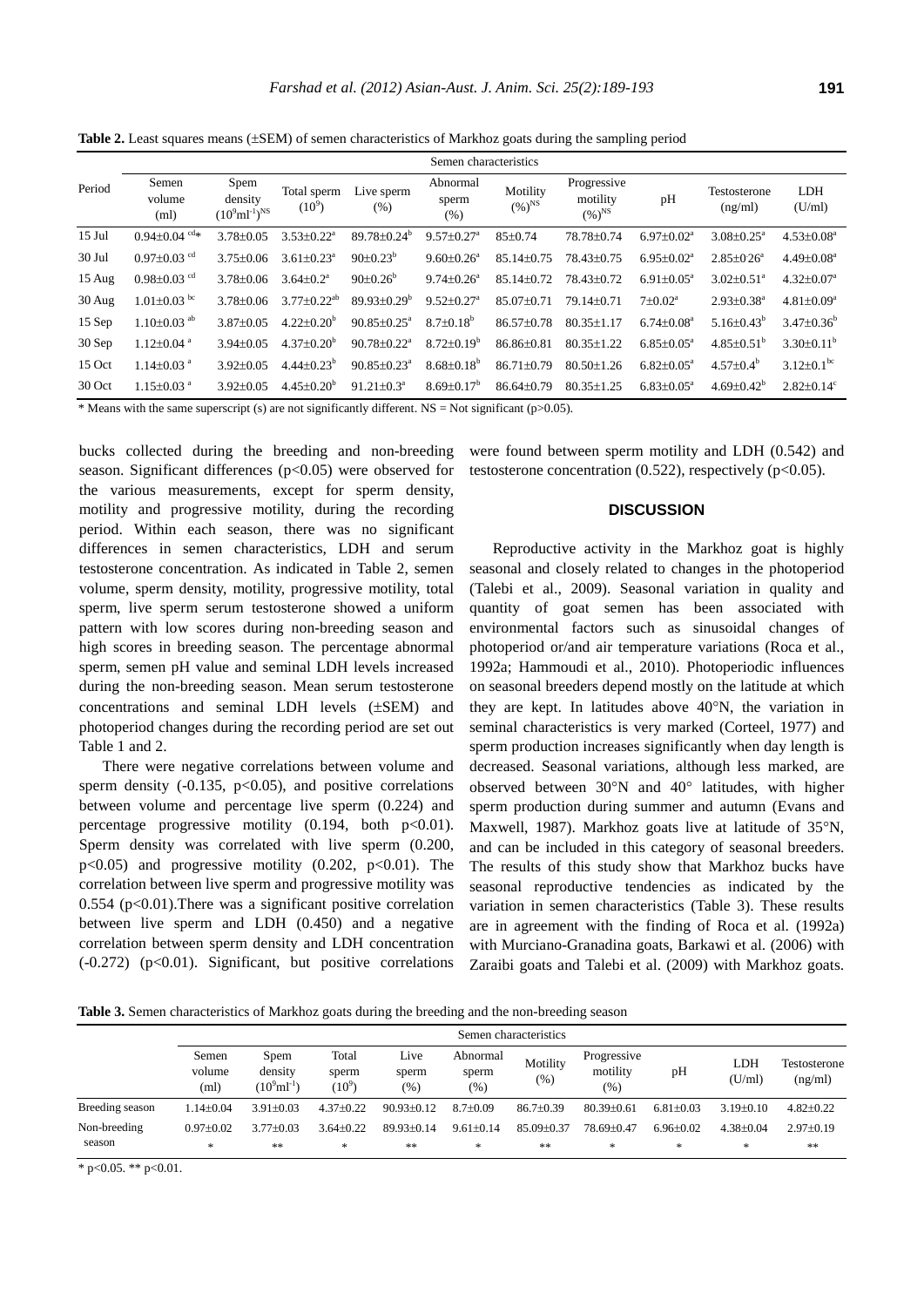The goats of temperate zones express an important variation in their sexual activity. There is a period of minimal sexual activity which last from February to September. As with other breeds (Zamiri and Khodaei, 2005) the highest values for most parameters were found from the end of summer to autumn and the lowest values were recorded for many parameters in early summer. These findings were in agrrement with the report of Talebi et al. (2009) and the results in this Study. The significant seasonal differences in semen volume observed in the present study have also been reported for the other breeds of goats under different environmental conditions (Loubser and Von Niekerk, 1983; Delgadillo and Chemineau, 1992; Tuli and Holtz, 1992). However, Grayling and Grobbeloar (1983) observed no significant seasonal variation in the semen volume of Boer goat bucks in South Africa. They reported slightly higher volumes in July and the lowest volumes in September, which correspond with our findings. Their observations were made in the Southern Hemisphere. Age and weight of animals, sexual stimulation prior to semen collection, method of semen collection and the geographical location may be responsible for the differences. In Saanan and Alpine goats (Delgadillo and Chemineau, 1992), sperm production and percent live normal cells were higher during August and September. Changes in the percentage of abnormal sperm in Markhoz goats are in agreement with the data from Rayini (Zamiri and Haidari, 2006), Murciano-Granadina (Roca et al., 1992b) and Verata (Perez and Mateos, 1996) bucks. In Alpine, Saanen and Damascus bucks from Greece the highest percentage of abnormal sperm was observed in spring and summer and the lowest in autumn, while the winter season was a transitional period for this parameter (Karagiannidis et al., 2000). Evans and Maxwell (1987), reporting on small ruminants, considered semen with 15 to 20% sperm abnormalities to be normal and of good fertilizing quality. If this is true also for the Markhoz breeds of goats, then the males in our study were well within the range of normal fertility. Furthermore, the results in this study were in agreement with the findings of Talebi et al. (2009). Motility, progressive motility and sperm density were greater during late summer and early autumn (breeding season) in this breed, but the difference was not significant (p>0.05). These results are in agreement with results from Saanen bucks reported by Ahmed et al. (1997) and reports of Talebi et al. (2009) for Markhoz goats. Seasonal variation in the pH value of goat semen was slighly lower (6.74 to 7.0) than the values of 7.01 and 7.02 reported for Angora goats in Australia (Mendoza et al., 1989) and the values of 7.1 and 7.3 reported by Talebi et al. (2009) for Markhoz goats. LDH is an intracellular enzyme and increased levels in the seminal fluid may be an indication of the integrity of the sperm plasma membrane. It has thus been proposed that increased LDH levels can be used as a good indicator of less of integrity of the plasma membranes (Dube et al., 1982). LDH values were higher than the range reported for Rayini goats in Iran (2.82-4.81 vs. 2.12-2.44; respectively). The testosterone profiles of bucks in present study displayed a well-defined seasonal pattern. During the experimental period two main period resulted, characterized, respectively, by low (from July to August) and high (from September to October) serum testosterone concentrations. The increase of testosterone secretion as the result of sexual stimulus has been established for bucks (Perez Liono and Mateos Rex, 1994).

## **CONCLUSION**

The seasonal pattern of reproductive activity in the Markhoz buck is associated with changes in the day length. The best semen is obtained during the late summer and early autumn (breeding season). Seasonal variation in serum testosterone concentration and LDH seminal fluid suggest that seasonality occurs in reproductive performance and seminal quality of Markhoz goats that are maintained at 35°N latitude in the Northern Hemisphere. The results indicate that at the geographic location of Iran, seasonality is to be reckoned with when collecting semen from Markhoz goats.

#### **REFERENCES**

- Ahmad, M. M. M., S. A. Makawi and A. A. Gadir. 1997. Reproductive performance of Saanen bucks under tropical climate. Small Rumin. Res. 26:151-155.
- Ahmad, N. and D. E. Noakes. 1995. Seasonal variations in testis size, libido and plasma testosterone concentrations in British goats. Anim. Sci. 61:553-559.
- Barkawi, A. H., E. H. Elsayed, G. Ashour and E. Shehata. 2006. Seasonal changes in semen characteristics, hormonal profiles and testicular activity in Zaraibi goats. Small Rumin. Res. 66:209-213.
- Chauhan, M. S. and S. R. Anand. 1990. Effect of egg yolk lipids on the freezing of goat semen. Theriogenology 34:1003-1013.
- Chemineau, P., A. Daveau, F. Maurice and J. A. Delgadillo. 1992. Seasonality of estrus and ovulation is not modified by subjecting female Alpine goats to a tropical photoperiod. Small Rumin. Res. 8:299-312.
- Corteel, J. M. 1977. Production, storage and insemination of goat semen. In: Proceeding on management of reproduction in sheep goats symposium. University of Wisconsin, Madison, pp. 41-57.
- Delgadillo, J. A. and P. Chemineau. 1992. Abolition of the seasonal release of luteinizing hormone and testosterone in Alpine male goats (*Capra hircus*) by short photoperiod cycles. J. Reprod. Fertil. 94:45-55.
- Dube, G. D., P. K. Dwaraknath and K. K. Vyas. 1982. Lactic dehydrogenase in relation to semen quality. Ind. J. Dairy Sci. 35:80-82.
- Evans, G. and W. M. C. Maxwell. 1987. Salamon's artificial